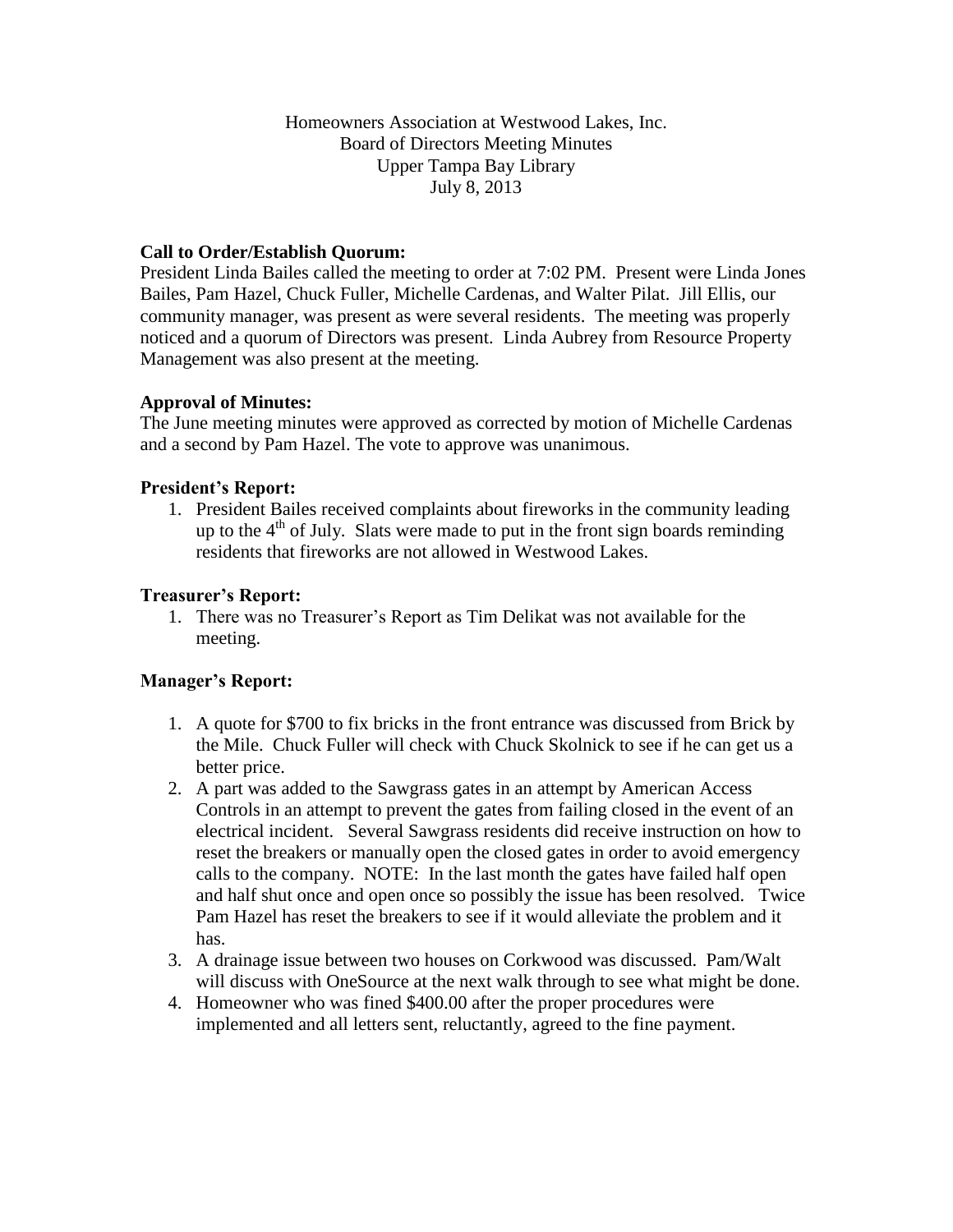## **Board Action Items/Any Committee Related Proposals:**

1. We are ready to move forward with installing 2 benches along Westwood Lakes Blvd. Chuck Fuller made a motion to approve \$1500 for two benches and the installation of the benches. The motion was seconded by Pam Hazel. The vote to approve was unanimous but we would need a fully detailed proposal to move forward. A 'bench' committee will meet and review the information we have gathered before the next meeting.

## **Old Business:**

- **1. Sawgrass Gate Concerns.** Jill Ellis still following up.
- **2. Review of ongoing E&FP Candidates:**

## **A. April 8, 2013 candidates:**

- 1. **Lot 02056:** Michelle Cardenas made a motion to continue the E&FP and to assess a fine if conditions are not corrected. Linda Jones Bailes seconded the motion and the vote to approve was unanimous.
- 2. **Lot 14010:** Walt Pilat made a motion to continue the E&FP and to assess a fine if conditions are not corrected. Chuck Fuller seconded the motion and the vote to approve was unanimous.
- 3. **Lot 07067:** This property to remain on hold until Cheryl Gomes can speak with the homeowner again.
- **B. May 13, 2013 candidates: All May candidates' violations were closed last month.**

# C. **June 10, 2013 candidates:**

- **1. Lot 06013:** Linda A received an e-mail today that the home is being washed. Linda will follow up on Wednesday to check. No action taken.
- **2. Lot 10023:** Keep monitoring property and close if it is OK.
- **3. Lot 04047:** In progress. Homeowner working on issues. Keep monitoring.
- **4. Lot 19003:** Violations now closed.

### **New Business:**

**1. Review of New E&FP Candidates:** 2 homeowner accounts were reviewed and 2 were voted to go forward to the Enforcement and Fining Process (E&FP).

# A. **July 8 2013 Fining Candidates:**

**1. Lot 06026:** Michelle Cardenas made a motion to move this property into the E&FP and to assess a fine if conditions are not corrected. The motion was seconded by Linda Jones Bailes and the vote to approve was unanimous.